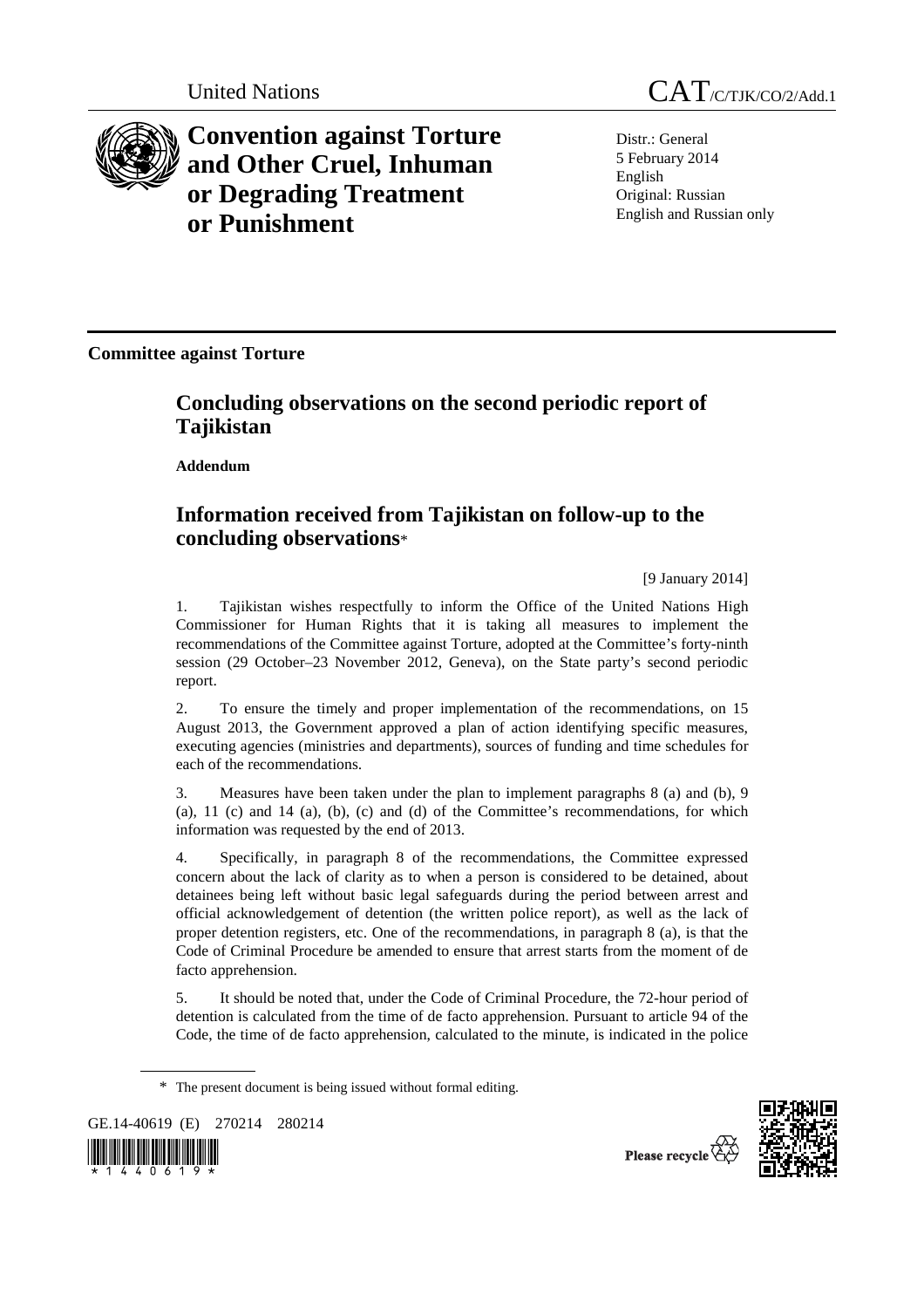report, which is drawn up within three hours of a person being taken in by the criminal prosecution authorities.

6. In its Decision No. 1 of 25 June 2012 on the application of provisions of criminal and criminal procedure law to prevent the use of torture, the Plenum of the Supreme Court officially explained (in para. 13) that "detention of a person begins at the time of his or her de facto apprehension". Paragraph 15 of the same Decision states that "de facto apprehension should be understood as a period during which a person is deprived of the possibility to move freely and to carry out other acts at his or her own discretion (when held captive, physically restrained, closed within premises, forced to go to a place or to remain at a place, etc.)".

7. The Plenum further specified (para. 13) that falsification (incorrect indications), in the police report, of the time of de facto apprehension is considered a crime pursuant to article 323 of the Criminal Code (falsification by an official), and that any court or judge that brings such an incident to light is obliged "by means of a special ruling, to bring this fact to the attention of the procurator for review and the adoption of a procedural decision".

8. The Plenum of the Supreme Court also noted in paragraph 19 that "any violation of the three-hour period for compilation of the police report, the seventy-two-hour period of detention without a court order, or the permitted period of arrest is unlawful, and the person shall be released immediately. If there is direct intent to commit the above-mentioned illegal acts, the officials concerned shall be charged under article 358 of the Criminal Code (unlawful detention or custody)."

9. It should be noted that, pursuant to article 26 of the Constitutional Act on the Courts of 6 August 2001, the Plenum of the Supreme Court is the supreme court of justice, and its instructions on application of the Act are mandatory for the courts, other bodies and officials applying the Acts mentioned therein.

10. To strengthen the guarantees of the rights of detainees, a Joint Order of the Procurator-General, the Minister of Justice and the heads of all the country's other law enforcement agencies dated 24 October 2012 approved an Instruction on detention.

11. The Instructions also establishes that "the period of detention shall be calculated from the time of de facto apprehension" (para. 5) and "a person may be detained for no more than 72 hours, calculated from the time of de facto apprehension. At the end of this period, if pretrial detention is not adopted as a preventive measure, the detainee must be released from custody" (para. 21).

12. Paragraph 8 (b) of the recommendations proposes the establishment of an official, central register in which the arrest is scrupulously and immediately recorded, including at the minimum: the time of arrest; the reason for arrest; the names of the arresting officer(s); the location at which the person is being detained and any subsequent transfers; and the names of the officers responsible for him or her in custody.

13. In this connection, it should be noted that all places of detention maintain logs of detainees, in which the detainee's identity, the time and date of detention, the document forming the basis of the detention, and the date of and reason for any transfer to another establishment, or release are recorded.

14. Furthermore, in implementation of the Committee's recommendation, the Joint Order of the Procurator-General, the Minister of Justice and the heads of all the country's other law enforcement agencies dated 24 October 2012 approving the Instructions on detention set out in detail all the requirements for the timely registration of detainees.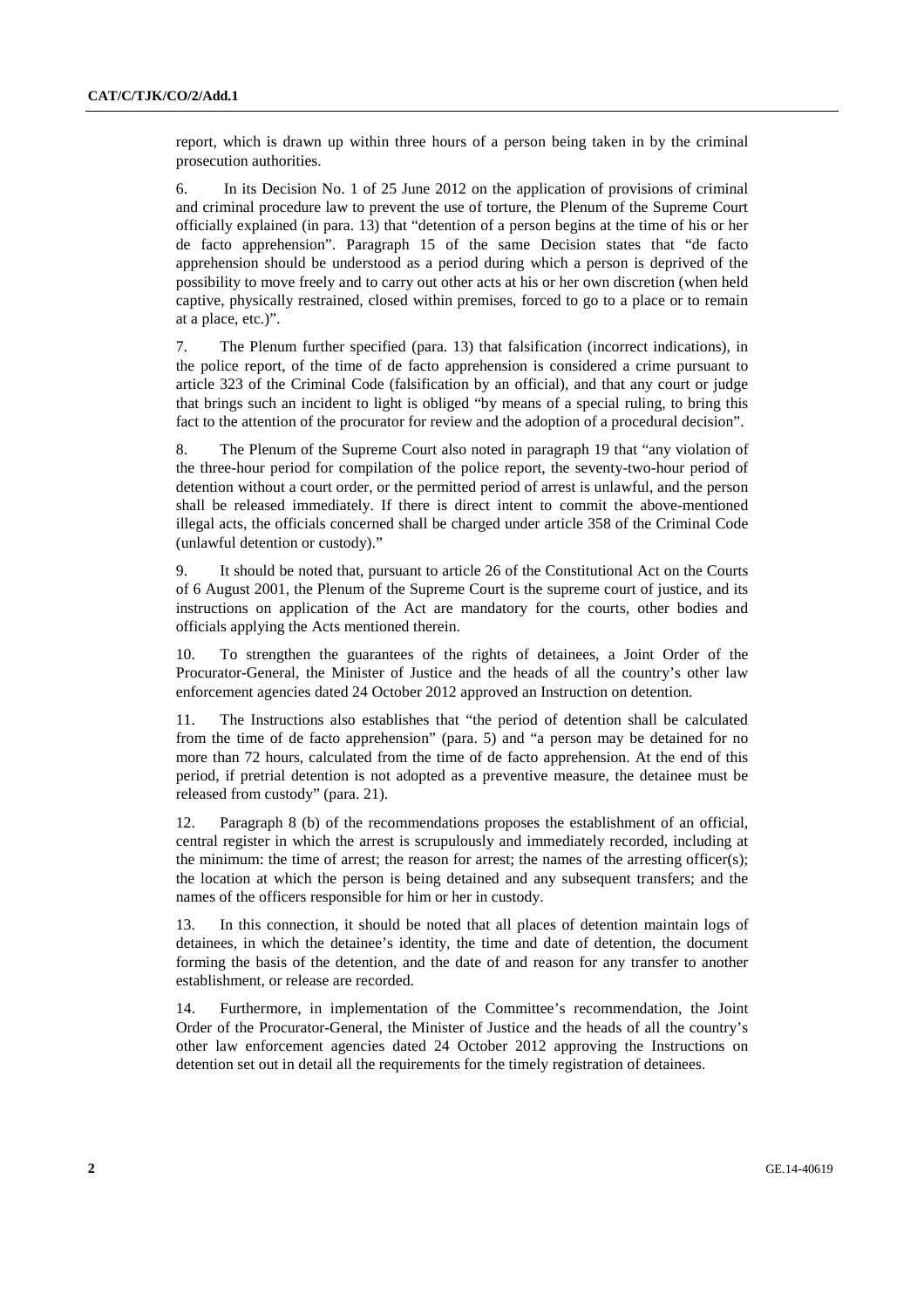15. Paragraphs 13 and 46 of the Instructions provide that the following information must be recorded for all detainees in the register of detainees, or the log of detainees held in temporary detention centres:

- Full name of the detainee;
- Date and time of apprehension and placement of the detainee:
- Grounds for the detainee being placed in a temporary holding cell or guardhouse (number and date of police report, decision of the criminal prosecution authorities or the court);
- Offence of which the detainee is suspected or accused;
- Name of the agency, rank, title and full name of the arresting officer(s);
- Oral statements (complaints) made by the detainee;
- Full name of the defence counsel notified of the place of detention of the detainee or full name and title of the person receiving the telephone message with that information;
- Telephone number at which the defence counsel has been given that information;
- Date and time of notification of the detainee's family;
- Full name and telephone number of the family member who was given the information;
- Results of the medical examination;
- Results of the search of the detainee's person:
- Signatures of the officers in charge of the detention or temporary detention.

16. A copy of the entry in the register is available on request to the detainee and his or her representative or counsel (Instructions, para. 16).

17. Paragraph 3 of the above-mentioned Joint Order approving the Instructions on detention states that all law enforcement agencies must, by 1 January 2013, ensure that they use registers of detainees in conformity with the requirements of the Instructions.

18. Pursuant to paragraph 5 of the plan of action to implement the recommendations of the Committee against Torture and the Special Rapporteur on torture and other cruel, inhuman or degrading treatment or punishment, which was approved by Government Decree on 15 August 2013, a working group has been set up to consider the need for amendments to the Criminal Code and the Act on the procedure for and conditions of detention of suspects, accused persons and defendants to improve the procedure for registering detentions, explaining the rights of detainees and notifying relatives of a detention.

19. In paragraph 9 of the recommendations, the Committee expresses concern at the allegations made by various sources of the use of torture and ill-treatment during the first hours of interrogation in police custody and pretrial detention. In this connection, it recommends that immediate and effective steps should be taken to prevent this, and that all incidents and reports of torture and ill-treatment should be promptly, effectively and impartially investigated.

20. As already noted, in order to improve the legal framework for preventing torture and ill-treatment at the time of arrest, as well as in places of temporary detention, a Joint Order of the Procurator-General, the Minister of Internal Affairs, the Minister of Justice, the Chair of the State Committee on National Security, the Director of the State Financial Audit and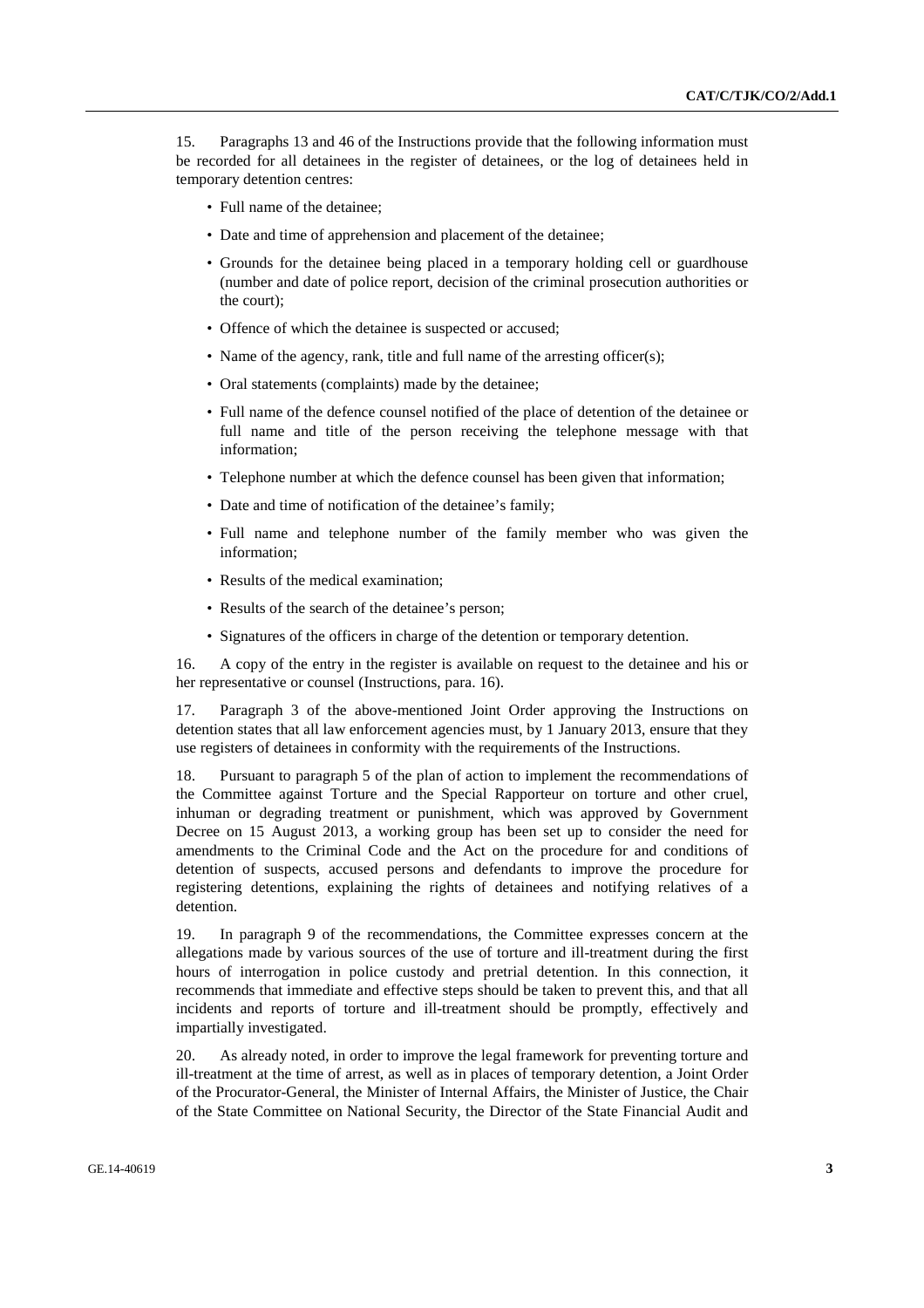Anti-Corruption Agency and the Director of the Drug Control Agency in the Office of the President approved an Instruction on detention on 24 October 2012. The Instruction lays down, inter alia, that:

- The law enforcement officer carrying out the arrest must explain the detainee's procedural rights (including the right not to testify against oneself or one's close relatives, the right to the assistance of a defence lawyer, etc.) immediately on applying restrictions to his or her freedom of movement and choice of action, ensure that conditions allow the detainee to exercise those rights, and take timely measures to meet any legitimate requests he or she may make (para. 10);
- After the detainee's rights have been explained at the place of actual detention, he or she is escorted to the offices of the criminal prosecution authorities or a place of detention. This must be done immediately, without any unjustified delays on the way. The use of violence, torture and any other cruel or degrading treatment is prohibited (para. 11);
- As soon as a detainee is brought to the offices of the criminal prosecution authorities, the form explaining the rights of detainees (attached to the Instruction) is filled in, completion of each item being mandatory. The upper part of the form is attached to the police report and is an integral part of it. The lower part of the form (the copy) is given to the detainee against signature and may not be confiscated (para. 12);
- After a detainee is informed of his or her rights, the following are noted in the criminal prosecution authorities' register: time and place of apprehension, grounds (reasons) for apprehension, name of the arresting officer(s), etc. (see details above);
- Once that information has been recorded in the register, the detainee is given a medical examination by a doctor in a separate office in the building of the criminal prosecution authorities. The results are recorded in the medical examination report, which is attached to the police report and is an integral part of it (para. 17);
- The arresting officer draws up the police report immediately after the medical examination (para. 18);
- The detainee is then taken immediately to the place of detention (para. 19);
- The right to a defence in the sense of article 22 of the Code of Criminal Procedure guarantees detainees all procedural rights from the moment of apprehension, including that of the defence counsel to meet with the detainee for consultation without delay (para. 23);
- Detained persons may be held only in premises specially equipped for that purpose which conform to health and safety standards (para. 45);
- Before a detainee is placed in a temporary holding facility or guardhouse, the officer responsible for receiving detainees records all the necessary data on the detention and the detainee in the register of the temporary holding facility or guardhouse (details given above);
- The officer responsible for recording information in the register has the right to personally notify a relative or friend of the detainee, or to allow the detainee to do so. Such notification must be given to an adult relative of the detainee (para. 47).

21. In November 2013, to ensure the rapid and effective detection, disclosure and investigation of cases of torture, the Office of the Procurator-General, with the assistance of the Office of the Organization for Security and Cooperation in Europe in Tajikistan, issued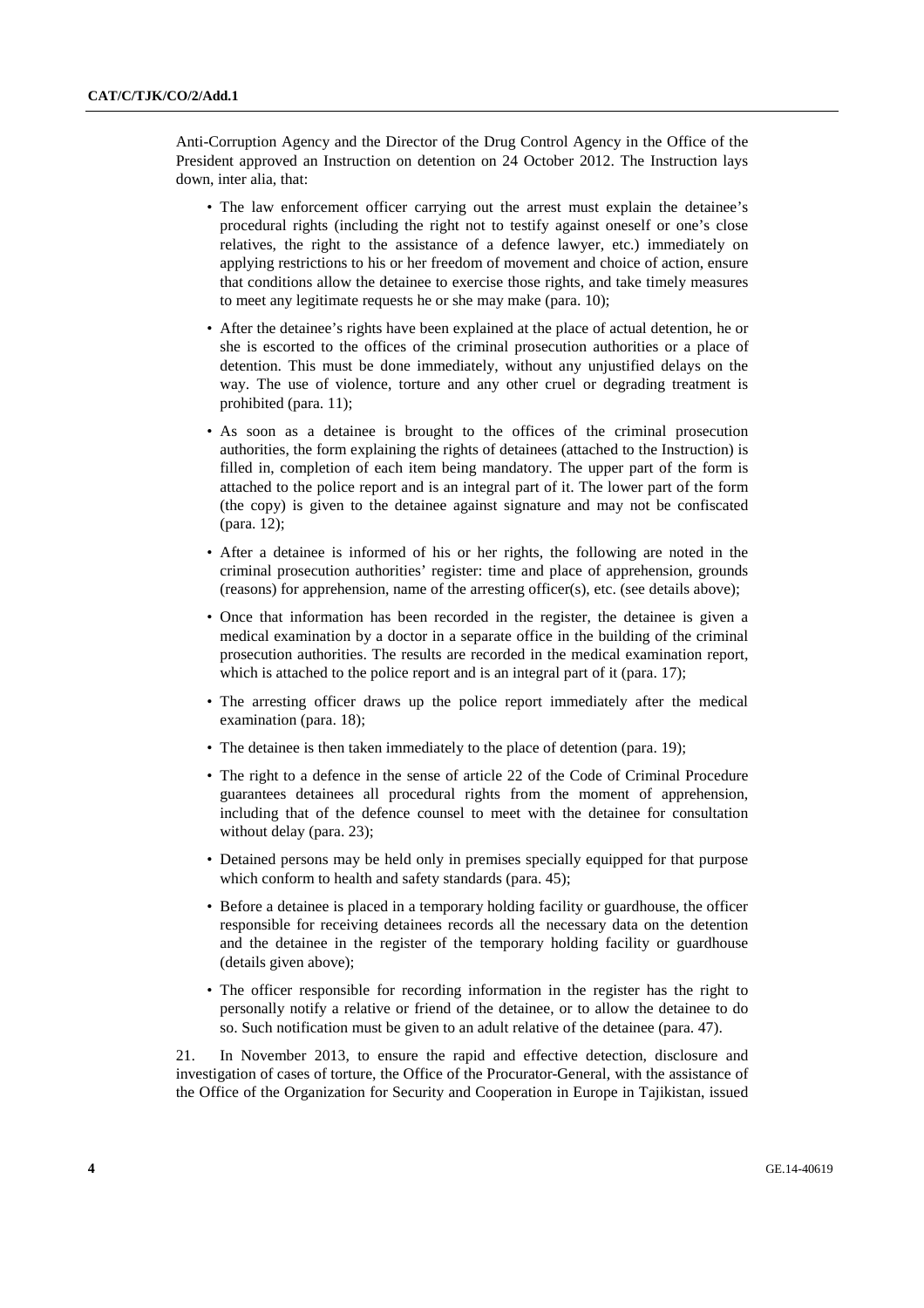a manual on the legal framework and organization of the activities of the procuratorial authorities in preventing, detecting and investigating torture.

22. The manual was drafted taking account of the *Manual on the Effective Investigation and Documentation of Torture and Other Cruel, Inhuman or Degrading Treatment or Punishment* (the Istanbul Protocol), as well as other theoretical and practical recommendations in this area, proposals made by representatives of the courts, the law enforcement agencies, the prison service, lawyers and voluntary and non-governmental organizations.

23. The manual is designed for procurators and investigators and is intended to ensure the effectiveness of measures to prevent, detect, and investigate reports and allegations of, torture and ill-treatment.

24. Training sessions on using the manual held for procurators and investigators in all regions of the country have been widely covered by the press.

25. As a result of the measures taken, the number of complaints and allegations concerning the use of torture has declined significantly, as has the number of such allegations being confirmed.

26. In 2012, for instance, the procurator's office received 22 complaints about law enforcement officers using torture and other forms of violence against citizens. The allegations were confirmed and criminal proceedings were instituted in nine cases, of which two fell under article 1,431 of the Criminal Code (torture) and seven involved the use of other forms of violence by officials (art. 316, para. 3 (a) – improper exercise of authority). Seven of the cases were then taken to court.

27. In 2013, 16 such complaints and representations were received. The allegations were confirmed in four cases, with two criminal cases brought under article 1,431 (torture) and two concerning the use of other forms of violence by officials brought under article 316, paragraph 3 (a) (improper exercise of authority). After investigation, three of the cases were taken to court.

28. With regard to recommendation 11 (a), it should be noted that, in accordance with paragraph 6 of the plan of action to implement the recommendations of the Committee against Torture, approved by Government Decree on 15 August 2013, a working group composed of representatives of the relevant ministries and departments has been set up under the Supreme Court to study the need to amend legislation to prevent perpetrators of torture escaping criminal responsibility on the basis of changes in circumstances and expiry of the statute of limitations The working group will submit proposals on the issue in 2014.

29. With regard to recommendation in paragraph 14 (a) on the provision of sufficient budgetary resources to improve conditions in all places of detention, the Government does allocate sufficient budgetary funds each year to provide for prisoners. The funds allocated are distributed article by article, allowing the prison system to carry out its tasks in an even manner.

30. Over the past five years, much has been done to bring detention centres into conformity with international standards.

31. All holding cells and baths have been refurbished; bathrooms and toilets have been fitted with water heaters so that prisoners may have both cold and hot water. Each of the facilities has a common dining room, as well as an equipped kitchen (tea room), that meets sanitary requirements.

32. In respect of eliminating the complete isolation of prisoners serving life imprisonment, improving their living conditions and repealing legislation limiting their contacts with lawyers and family members (recommendation 14 (b)), it should be noted that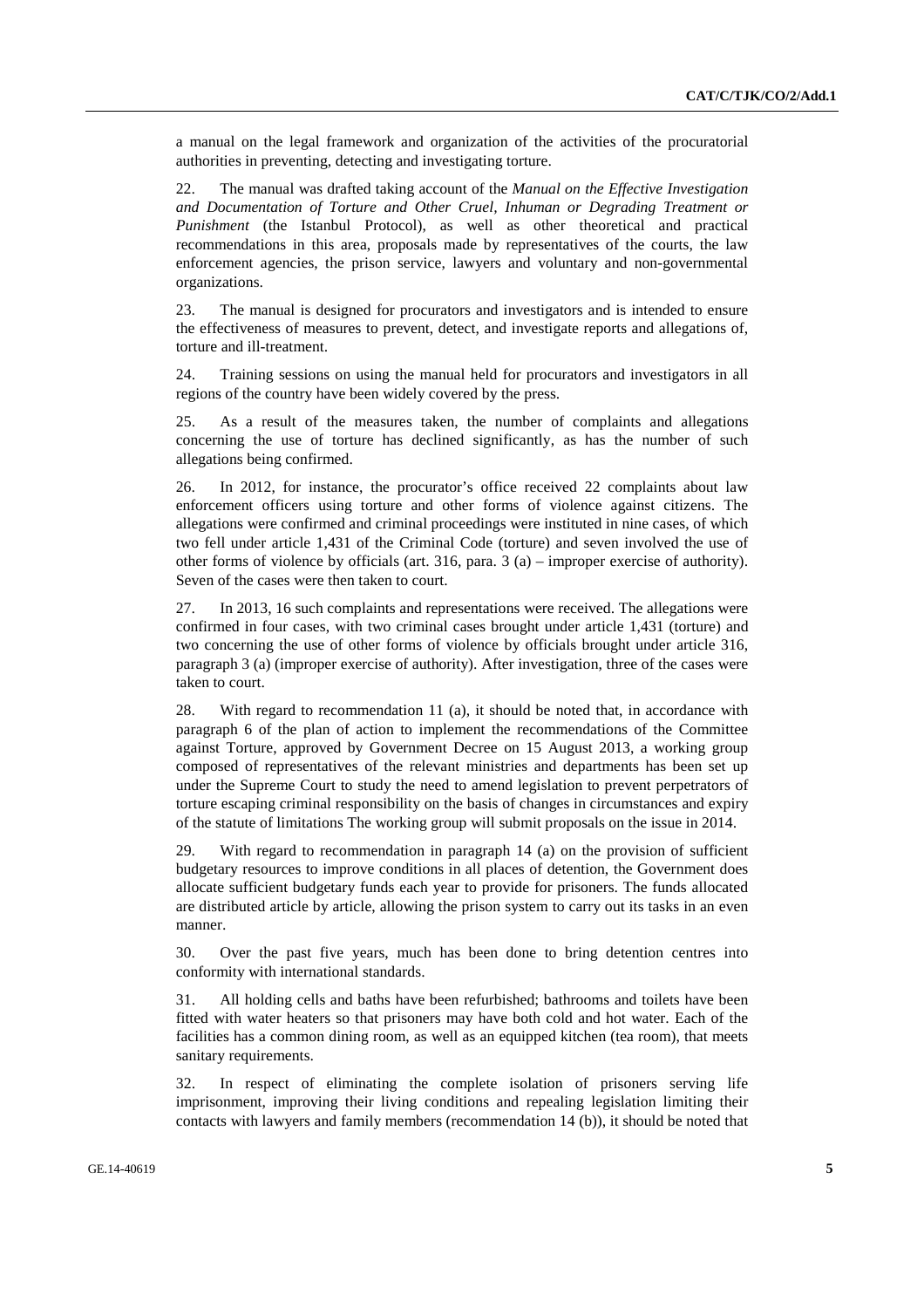the regime for this category of prisoners is based on their particular risk level, the length of their sentence and the existence of complex psychological conditions.

33. In accordance with the Penalties Enforcement Code and departmental regulations, prisoners serve sentences in special-regime colonies separately from those sentenced for particularly dangerous repeat offences. They are generally held in cells with no more than two inmates. At the prisoner's request or in other cases as necessary (threat to their personal safety), they may be held in isolation cells, or in cells with more than two people. Their working regime is organized in accordance with the requirements of solitary confinement. Prisoners are given a 90-minute period of exercise every day. They may be allowed up to two hours' exercise time for good behaviour, if conditions so allow. They are checked every 30 minutes.

34. Under article 16, paragraph 7, of the Criminal Code, prisoners may have the services of a lawyer or of other persons entitled to provide such assistance.

35. In respect of recommendation 14 (c), it is planned, under paragraph 4 of the plan of activities to implement the recommendations of the Committee against Torture, approved by Government Decree on 15 August 2013, to speed up the procedure for ratification of the Optional Protocol to the Convention against Torture and Other Cruel, Inhuman or Degrading Treatment or Punishment, and the establishment of a national preventive mechanism.

36. To this end, it was decided to set up a pilot working group on the national preventive mechanism, and on 6 August 2013, the Commissioner for Human Rights put in place a working group to visit and monitor prisons. In addition to visiting prisons, it will also hold training sessions and meetings with prison staff to train them in international and national standards for the treatment of persons deprived of their liberty.

37. A monitoring group within the working group includes representatives of the Office of the Commissioner for Human Rights and of NGOs whose activities relate to protecting the right to freedom from torture, including members of the Coalition Against Torture.

38. The working group's rules of procedure and work plans have been approved, as have those of the prison monitoring group. In line with the plan approved, the monitoring group will begin its inspections of remand centres, temporary holding facilities and other places of detention and restriction of liberty in the first half of 2014. A report giving the results of each visit will be posted on the official website of the Commissioner for Human Rights

39. The Commissioner for Human Rights and his staff made 12 visits to prisons to monitor respect for the rights of persons deprived of their liberty in 2013. Furthermore, complaints from both citizens and international and non-governmental organizations this year prompted visits to remand centres and several prisons in the towns of Dushanbe, Qŭrghonteppa and Khŭjand.

40. This year, the Commissioner for Human Rights, together with the Office of the Procurator-General, the Executive Office of the President and the National University, organized training sessions and seminars in prisons and remand centres in Dushanbe, Vahdat, Yovon and Norak and three facilities in Khŭjand. Similar activities were also organized in six regions of the country jointly with the Office of the United Nations High Commissioner for Human Rights.

41. Tajikistan is ready to cooperate with all the international and non-governmental organizations, including the International Committee of the Red Cross (ICRC), to improve the conditions for prisoners, and to ensure openness and transparency in the activities of correctional institutions.